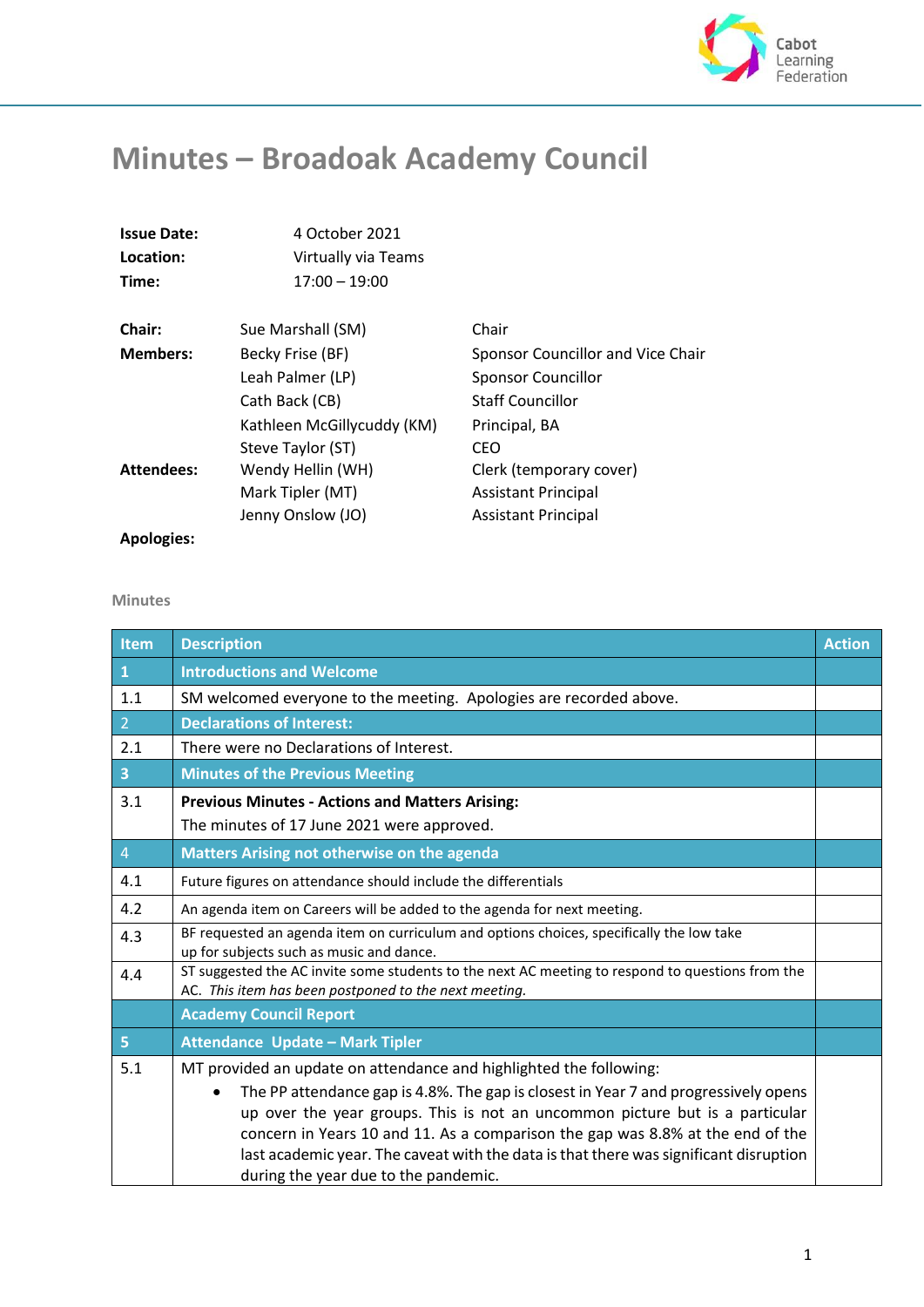

|       | Daily calls are made for absence and PP students are prioritised for first calls.<br>Attendance mentoring has started. Key staff work with allocated students and<br>there is a focus on Year 10 and Year 11, again with a priority on disadvantaged<br>students.                                                                                                                                                                                                                                                                                                                                |  |
|-------|--------------------------------------------------------------------------------------------------------------------------------------------------------------------------------------------------------------------------------------------------------------------------------------------------------------------------------------------------------------------------------------------------------------------------------------------------------------------------------------------------------------------------------------------------------------------------------------------------|--|
|       | In Year 11 there are 16 students of particular concern. One is moving to alternative<br>provision. 5 have been arriving late to the academy and have missed the morning<br>register. Where this happens staff communicate with home and have appropriate<br>conversations with parents. In Year 10 there are 4 or 5 such students.                                                                                                                                                                                                                                                               |  |
|       | Much of the persistent non-attendance is due to illnesses and attendance for 7<br>students of concern improved last week, but they are not yet above 90%. Staff are<br>focused on looking at the detail around individual case studies for students and<br>what they need to do to encourage students to come in more often. There is work<br>going on around attitudes and the academy works with the central Attendance<br>Officer Fiona Lightwood (FL).                                                                                                                                       |  |
|       | Systems and processes are in place and have been quality assured. They are now<br>$\bullet$<br>the driver that the academy uses to shift the culture across the academy.                                                                                                                                                                                                                                                                                                                                                                                                                         |  |
|       | KM added that there are some links between the behaviour being seen at break and lunch<br>times and the non-attendance of other students as a result. There is a focus on making<br>school irresistible for students.                                                                                                                                                                                                                                                                                                                                                                            |  |
|       | <b>Questions from the Academy Council</b>                                                                                                                                                                                                                                                                                                                                                                                                                                                                                                                                                        |  |
| 5.2   | The resource required to support those strategies must be huge. What is the<br>sustainability of this going forward? Can you maintain that level of resource?                                                                                                                                                                                                                                                                                                                                                                                                                                    |  |
| 5.2.1 | We have streamlined our processes to make sure they are as sustainable as possible.<br>Getting one student in more often is resource heavy so we need to formulate our processes<br>to get 20 students in more often, for the same resource. We have 4 colleagues each<br>spending a 50 minute period allocated to phoning students that are not in. The EWO visits<br>houses to do morning visits. We focus the most resource on those most disadvantaged<br>students. It is resource heavy but is an absolute priority.                                                                        |  |
| 5.3   | To what extent is it an issue across the South West region? Is there a social media<br>campaign that might highlight the importance of attendance, in the same way Covid<br>vaccinations are promoted?                                                                                                                                                                                                                                                                                                                                                                                           |  |
| 5.3.1 | There are challenges across the trust and in Weston-Super-Mare; this shows in the data.<br>We are working together to unpick it. Bristol schools have higher attendance; BA and HPA<br>face some bigger challenges and are working together around systems and structures. (ST)<br>Attendance figures are under pressure across the country for secondary academies; the<br>return since Covid is better in primary academies. Attendance is at the top of the AIP in<br>terms of priority for BA. MT is working with the CLF Attendance Officer and tapping into<br>expertise across the trust. |  |
|       | <b>End of Questions</b>                                                                                                                                                                                                                                                                                                                                                                                                                                                                                                                                                                          |  |
| 5.4   | Teaching and Learning Update - Jenny Onslow / Kathleen McGillycuddy                                                                                                                                                                                                                                                                                                                                                                                                                                                                                                                              |  |
| 5.4.1 | An appointment for a new AAP has been made; there are now 3 AAPs, one of which is<br>allocated to Teaching and Learning. Alongside the focus on the disadvantaged students is<br>a focus on the professional development calendar for teachers. KM, Kate Fiddian and the<br>new AAP will oversee that calendar and means they are able to have a good idea of the<br>Teaching and Learning of each staff member and be able to give them direct feedback.                                                                                                                                        |  |
| 5.4.2 | ECT colleagues have had additional lesson drop ins and support, as well as any concerns<br>flagged to them from the Head of Faculty or Principal. There is not a blanket strategy; the<br>academy are looking for there to be no discernible difference in progress between PP and<br>non-PP students. We have developed work from Term 6 particularly with a focus on what                                                                                                                                                                                                                      |  |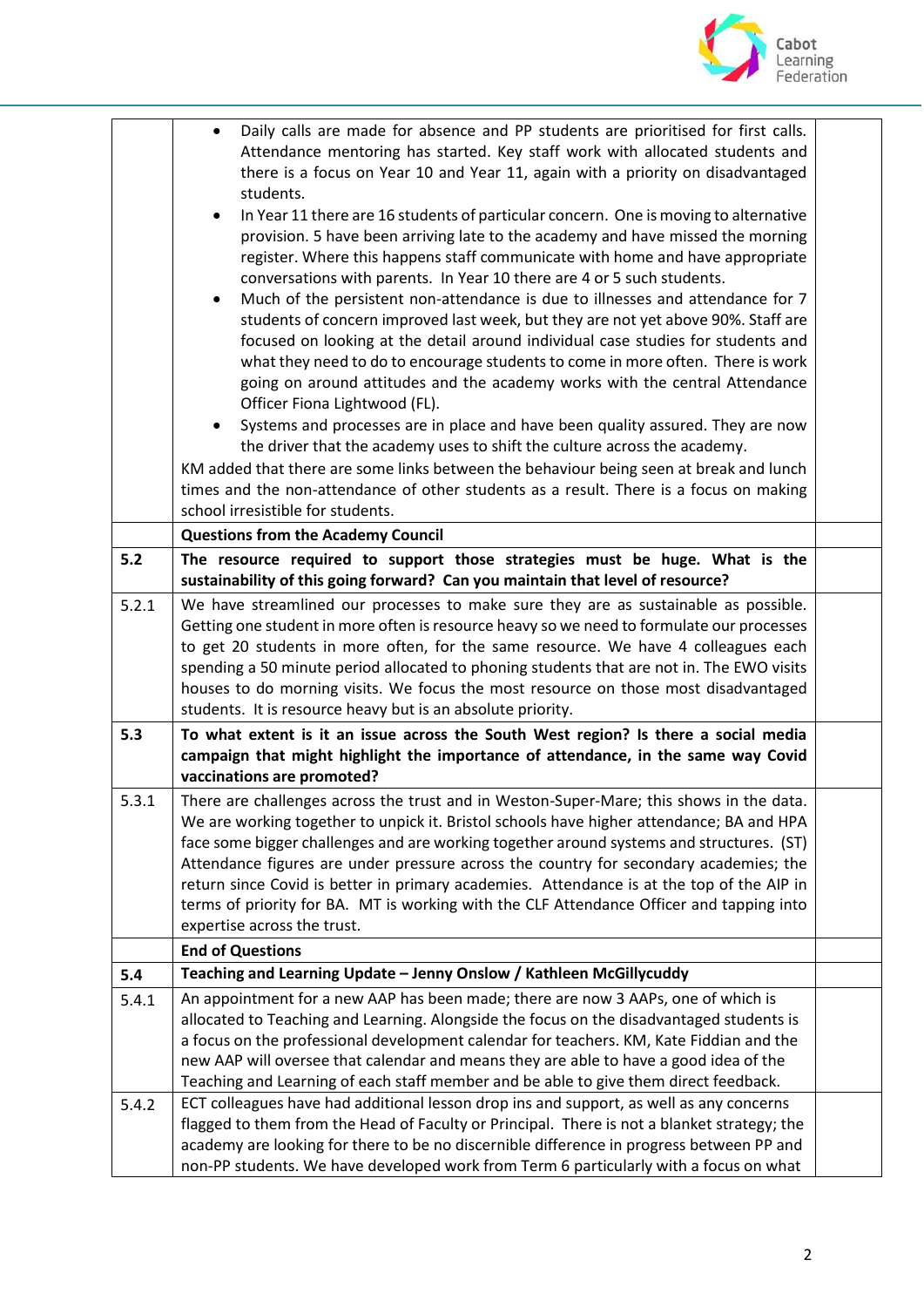

|       | makes great teaching. There was evidence of strong explanation and feedback. It was                                                                                     |  |
|-------|-------------------------------------------------------------------------------------------------------------------------------------------------------------------------|--|
|       | evident that staff had reviewed feedback and were able to articulate those that were                                                                                    |  |
|       | experiencing disadvantage. A granular knowledge of students is being developed.                                                                                         |  |
|       | <b>Questions from the Academy Council</b>                                                                                                                               |  |
| 5.5   | It is interesting to read about the new national qualifications. Can you tell us what                                                                                   |  |
|       | proportions of teachers are in the different categories, and where they are sitting in                                                                                  |  |
|       | those professional development programmes?                                                                                                                              |  |
| 5.5.1 | (JO) The staffing proportions are:                                                                                                                                      |  |
|       | $IT - 8$ members of staff;                                                                                                                                              |  |
|       | ECT - 7 members of staff including 4 TF in Year 2 (English, Maths, MFL and<br>$\bullet$                                                                                 |  |
|       | Geography);                                                                                                                                                             |  |
|       | $RQT - 2 - including 1 for English and 1 for Maths;$                                                                                                                    |  |
|       | Main Staff body - 9<br>$\bullet$                                                                                                                                        |  |
|       | <b>UPS - 15</b>                                                                                                                                                         |  |
| 5.6   | How does the strategy develop and disseminate understanding of great teaching?                                                                                          |  |
| 5.6.1 | (JO) There is a comprehensive CPD programme. There is a CLF component where we                                                                                          |  |
|       | meet once a term and have connected conversations where individuals come together to                                                                                    |  |
|       | discuss great teaching. FNN occurs once every 6 weeks and looks through the lens of what                                                                                |  |
|       | teaching looks like in each subject area. I am part of the Ethics and Philosophy group for                                                                              |  |
|       | the CLF. There is an Early Careers session once a week via the CLF.                                                                                                     |  |
| 5.6.2 | Within Broadoak, any member of staff under the ECF umbrella (ITT, NQT, RQT) will go to                                                                                  |  |
|       | professional development on a Monday after school. The programme is split into two                                                                                      |  |
|       | with the left side looking at safeguarding and how things are done at Broadoak. On the                                                                                  |  |
|       | other side, the ECTs receive professional development on a Wednesday after school. This                                                                                 |  |
|       | moves on from the work done during the inset. The Teaching and Learning thread looked                                                                                   |  |
|       | at how to privilege those that experience disadvantage. The next step is moving into<br>taking the great teaching and focus on explanation and developing it forward to |  |
|       | questioning and deliberate practice to prepare for the PPE after October half term.                                                                                     |  |
| 5.7   | When we discussed behaviour at a previous meeting, it emerged that some of the issues                                                                                   |  |
|       | were that ECT teachers found it more difficult to deal with behaviour issues. As this is a                                                                              |  |
|       | focus for professional development, how quickly will we see improvements in those                                                                                       |  |
|       | teachers so they are able to tackle the issues?                                                                                                                         |  |
| 5.7.1 | (JO) The penultimate session was looking at the Broadoak handbook; staff are regularly                                                                                  |  |
|       | supported in the class and we talk about the classroom practice we see and consider how                                                                                 |  |
|       | individuals respond in the moment. We also use live coaching. We work alongside the                                                                                     |  |
|       | teacher, in the moment, and model the behaviour we want to see in order to help the                                                                                     |  |
|       | teacher take back control of the class when it has been lost. In this way we see immediate                                                                              |  |
|       | progress. We have had 7 SCITT trainees at Broadoak over the last 3 days and they have                                                                                   |  |
|       | provided feedback to say that the staff were wonderful and welcoming and they enjoyed                                                                                   |  |
|       | their time at Broadoak.                                                                                                                                                 |  |
| 5.8   | We have previously talked about catch-up finding and the strategy for focusing it in the                                                                                |  |
|       | right areas. How sure are you that the vulnerable learners are the cohort that are                                                                                      |  |
|       | receiving that funding and how are you measuring the impact of it?                                                                                                      |  |
| 5.8.1 | (KM) We have not allocated all of the funding yet. This is one of the things we wrestle                                                                                 |  |
|       | with. We want to ensure the money is being used for the right things. We have used some                                                                                 |  |
|       | to drive improvements in attendance, SEMH and input around some of the Teaching and                                                                                     |  |
|       | Learning. One of the key things that we want to do is to finish off the screening for                                                                                   |  |
|       | literacy for young people and dig deeper into what the challenges are around literacy. It is                                                                            |  |
|       | more nuanced than a reading age. We are also looking at the results of the belonging                                                                                    |  |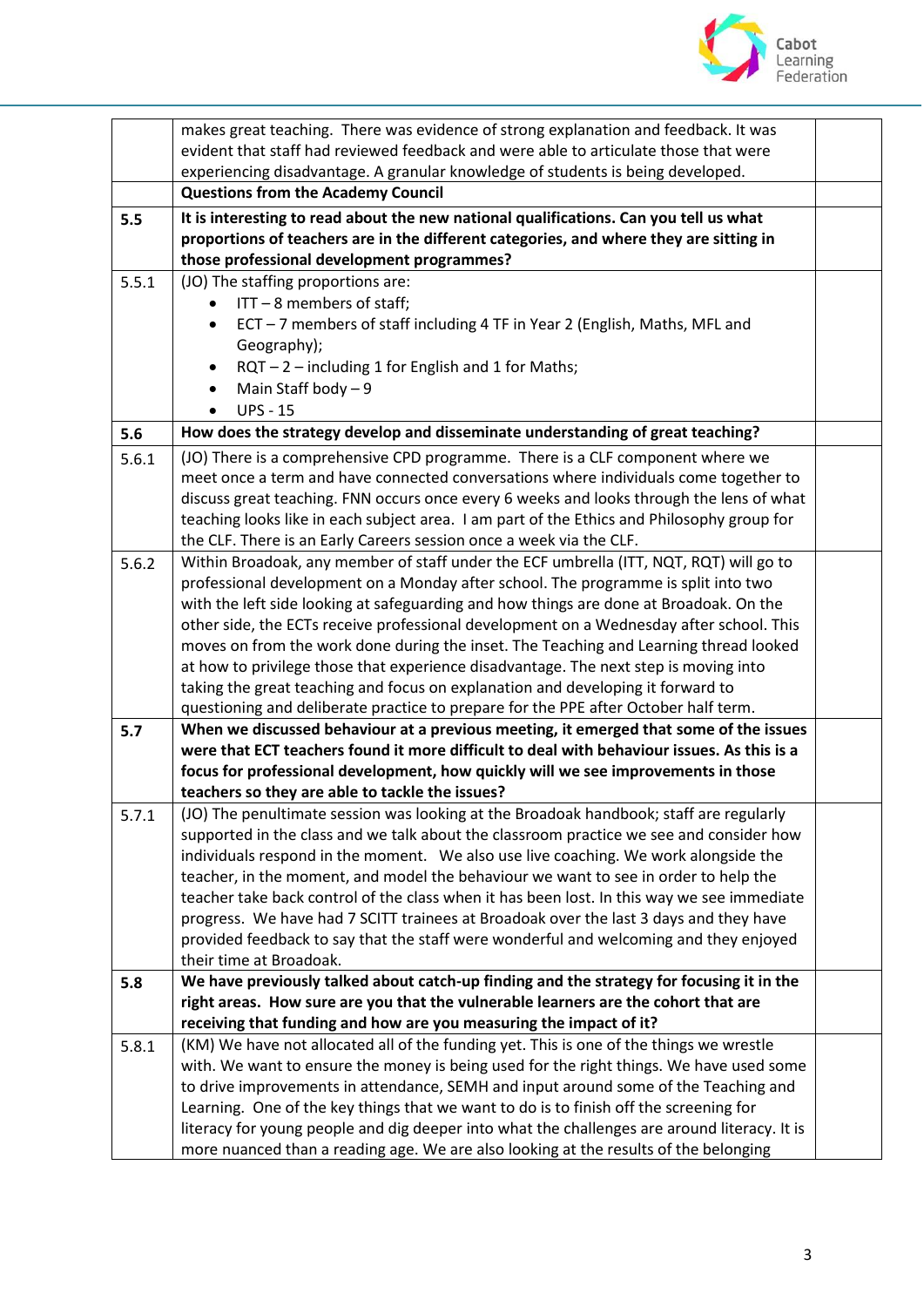

|        | survey to us a real sense of some of the insights of the young people. This might steer us                                                                                          |  |
|--------|-------------------------------------------------------------------------------------------------------------------------------------------------------------------------------------|--|
|        | into a certain direction in terms of spending the funding.                                                                                                                          |  |
| 5.9    | Has the diagnostic period lengthened due to the lockdown?                                                                                                                           |  |
| 5.9.1  | Yes. After half term we have PPE for Year 11. There are assessments throughout the                                                                                                  |  |
|        | other year groups which have highlighted things around extended writing and this gives                                                                                              |  |
|        | us diagnostics to look at.                                                                                                                                                          |  |
| 5.10   | Can you tell us more about the Hub and the curriculum; the report details this as an                                                                                                |  |
|        | areas that you are working on. How is that going?<br>Two of the young                                                                                                               |  |
| 5.10.1 | people declared that it was the best experience of education that they had received so                                                                                              |  |
|        | far. Attendance has risen dramatically for those attending the Hub;                                                                                                                 |  |
|        |                                                                                                                                                                                     |  |
|        | The students follow a slightly abridged                                                                                                                                             |  |
|        | curriculum; it is difficult to deliver the exact curriculum of the relevant year group. They                                                                                        |  |
|        | follow the broad concepts and key things in the right sequence. We need to be cautious                                                                                              |  |
|        | and ensure we do not place students there due to behaviour challenges; this is not the                                                                                              |  |
|        | right support for those students.                                                                                                                                                   |  |
| 5.11   | How are students placed in the Hub?                                                                                                                                                 |  |
| 5.11.1 |                                                                                                                                                                                     |  |
| 5.12   | Will those students at the Hub be able to go back into mainstream education?                                                                                                        |  |
| 5.12.1 | Yes, the intention is that they spend as short a duration as possible at the Hub and then                                                                                           |  |
|        | Segway back into mainstream provision. Some take longer than others. Some already dip                                                                                               |  |
|        | into mainstream classes now.                                                                                                                                                        |  |
| 5.13   | When students return to mainstream provision, how successful are they?                                                                                                              |  |
| 5.13.1 |                                                                                                                                                                                     |  |
|        | However, given the choice, they want to                                                                                                                                             |  |
|        | go back to the Hub because it is smaller and they prefer that provision. There is more                                                                                              |  |
|        |                                                                                                                                                                                     |  |
|        | work to be done on how to transition effectively from the Hub to mainstream. We also                                                                                                |  |
|        | need to ensure that everyone understand the Hub and what it does.                                                                                                                   |  |
| 5.14   | What sort of capacity does the Hub have?                                                                                                                                            |  |
| 5.14.1 | On any day we could fill it with tens of children if they are presenting in a certain way.                                                                                          |  |
|        | However it is designed to be a small provision for those with ECHPs where section F                                                                                                 |  |
|        | suggests this is what they need. It is resource intensive as it has two members of staff                                                                                            |  |
|        | there full time. However, the students are taught history by historians so have the best<br>teaching possible. It benefits the teachers too. Those that teach students with special |  |
|        | needs can bring that development back into the mainstream classroom to develop strong                                                                                               |  |
|        | inclusive practice.                                                                                                                                                                 |  |
| 5.15   | How is the House Champions system working?                                                                                                                                          |  |
| 5.15.1 | We have a member of staff who is the figure head of the house. It was a system suggested                                                                                            |  |
|        | by a student as part of the student parliament. Today we held the first house assembly                                                                                              |  |
|        | involving young people from all year groups; students were engaged and enthusiastic.                                                                                                |  |
|        | Introduction assemblies have taken place with a focus on raising achievement points,                                                                                                |  |
|        | students having respect for each other and considering which charity each house will                                                                                                |  |
|        | support.                                                                                                                                                                            |  |
| 5.16   | The ARV focused on a deep dive in MFL and humanities and the feedback received is                                                                                                   |  |
|        | positive. If they had done a deep dive in English and Maths would it be the same<br>outcome?                                                                                        |  |
| 5.16.1 | It would not be as strong an outcome. We deliberately focused on MFL and humanities as                                                                                              |  |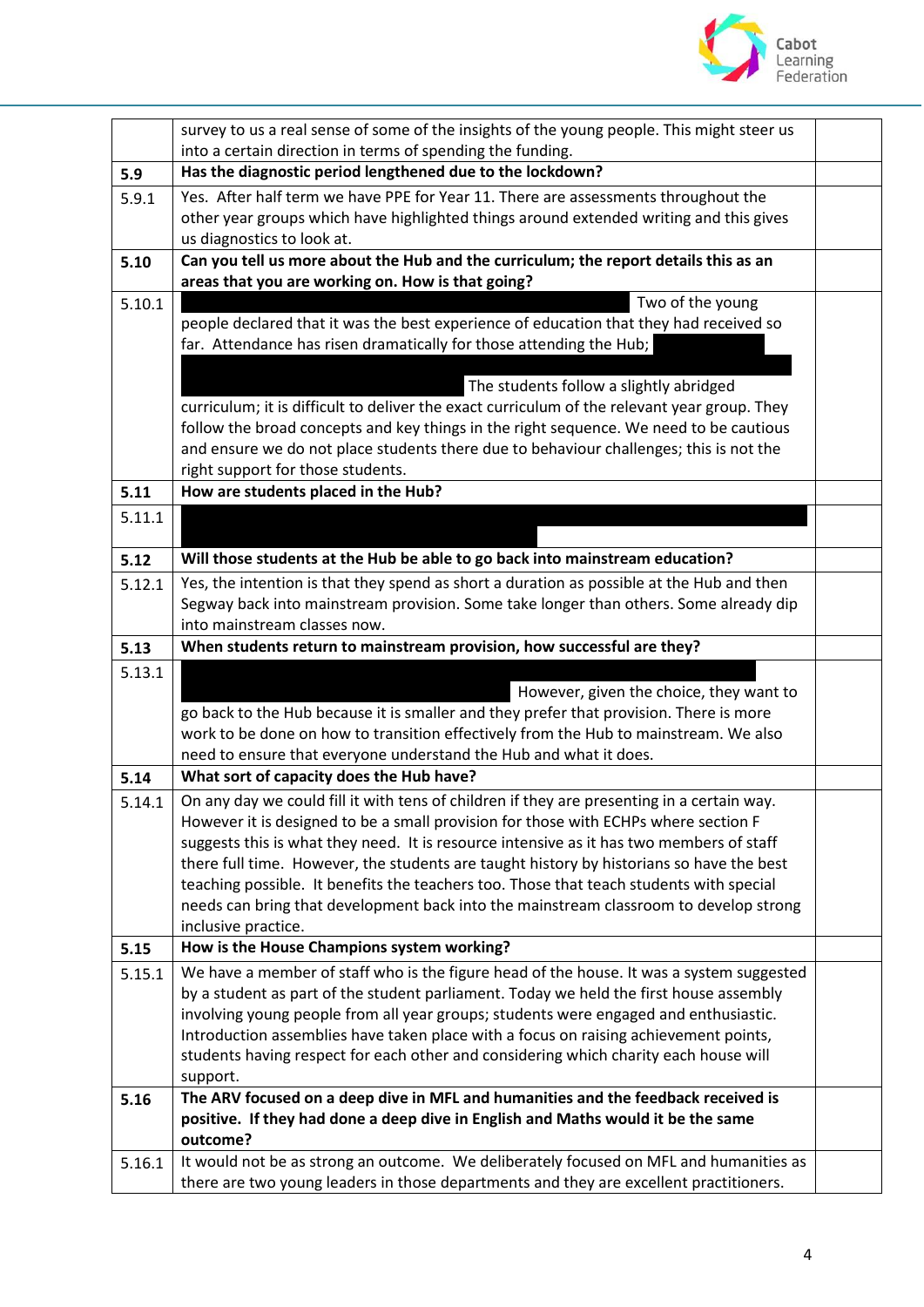

|        | We wanted to build on the inset day and start the year with a positive message. The next<br>ARV will focus on two less strong departments.                                     |       |
|--------|--------------------------------------------------------------------------------------------------------------------------------------------------------------------------------|-------|
|        |                                                                                                                                                                                |       |
| 5.17   |                                                                                                                                                                                |       |
| 5.17.1 | It is not necessarily the biggest risk; we are well supported with expertise across the trust                                                                                  |       |
|        | and within our cluster. There is lots of intellectual support and ideas around transition,                                                                                     |       |
|        | raising attainment and implementation in the classroom                                                                                                                         |       |
|        | What is the current extra-curricular offer like in the academy?                                                                                                                |       |
| 5.18   |                                                                                                                                                                                |       |
| 5.18.1 | The offer is strong; the focus for us now is to look at uptake. Anecdotally it is not the<br>disadvantaged students who take up the offer so we will focus on supporting those |       |
|        | students to join in.                                                                                                                                                           |       |
| 5.19   | Can you tell us more about the homework strategy and why you feel it is not working?                                                                                           |       |
| 5.19.1 | What has worked well is the process of one subject setting homework on a set night of                                                                                          |       |
|        | the week. What has not worked so well is the quizzing set on Show My Homework. Some                                                                                            |       |
|        | students do not engage with it and others find it challenging. We are not entirely happy                                                                                       |       |
|        | that it links well enough back to learning in the classroom.                                                                                                                   |       |
| 5.20   | Is technology a factor in that?                                                                                                                                                |       |
| 5.20.1 | It may be for Year 7 students; we are currently looking at that.                                                                                                               |       |
| 5.21   | You mentioned that some Year 7 students indicated they felt they were not being                                                                                                |       |
|        | sufficiently stretched. Is that a factor from Covid or is it something else?                                                                                                   |       |
| 5.21.1 | I do not think it is related to transition; it may be that colleagues are not pitching the                                                                                     |       |
|        | lessons quite right. We had data for all students and collected student passports. It would                                                                                    |       |
| 5.22   | be a good question to ask us at the next meeting.<br>We have put off until the next meeting the idea of having some students invited to the                                    |       |
|        | meeting to talk to the Academy Council. How will it work practically in terms of timing?                                                                                       |       |
| 5.22.1 | We can invite students to the AC meeting or speak to them separately to the meeting; I                                                                                         |       |
|        | will check if they are able to join at 5pm. ACTION: KM to confirm student attendance at                                                                                        | KM    |
|        | next meeting.                                                                                                                                                                  |       |
| 5.23   | It is great to see a Broadoak Academy dyslexia pledge; can we have an agenda item on                                                                                           |       |
|        | this at the next meeting?                                                                                                                                                      |       |
| 5.23.1 | Yes we can arrange that. The pledge is there and we have seen evidence that it is being<br>complied with. ACTION: Dyslexia pledge to be added to next agenda.                  | KM/SB |
| 5.24   |                                                                                                                                                                                |       |
|        |                                                                                                                                                                                |       |
| 5.24.1 |                                                                                                                                                                                |       |
|        |                                                                                                                                                                                |       |
|        |                                                                                                                                                                                |       |
|        |                                                                                                                                                                                |       |
| 5.25   | There is an issue with recruiting Academy Councillors at Broadoak Academy and with                                                                                             |       |
|        | retention was recruited. Is this a theme across Weston?<br>(ST) HPA, UPA and HVA have had relatively full Academy Councils in recent times. HMA                                |       |
| 5.25.1 | and BA have taken a while to grow and have been more fluid. There is quite a lot of                                                                                            |       |
|        | sharing of Councillors in the cluster; with Academy Councillors sitting on more than one                                                                                       |       |
|        | Council. Adverts for recruitment are out across all three clusters; however, it is harder to                                                                                   |       |
|        | recruit to North Somerset than to Bristol or South Gloucestershire. (KM) We are in the                                                                                         |       |
|        | process of recruiting two parent Councillors and one staff Councillor for Broadoak.                                                                                            |       |
| 5.26   | There are a very high number of incidences recorded on CPOMs. Is this a concern?                                                                                               |       |